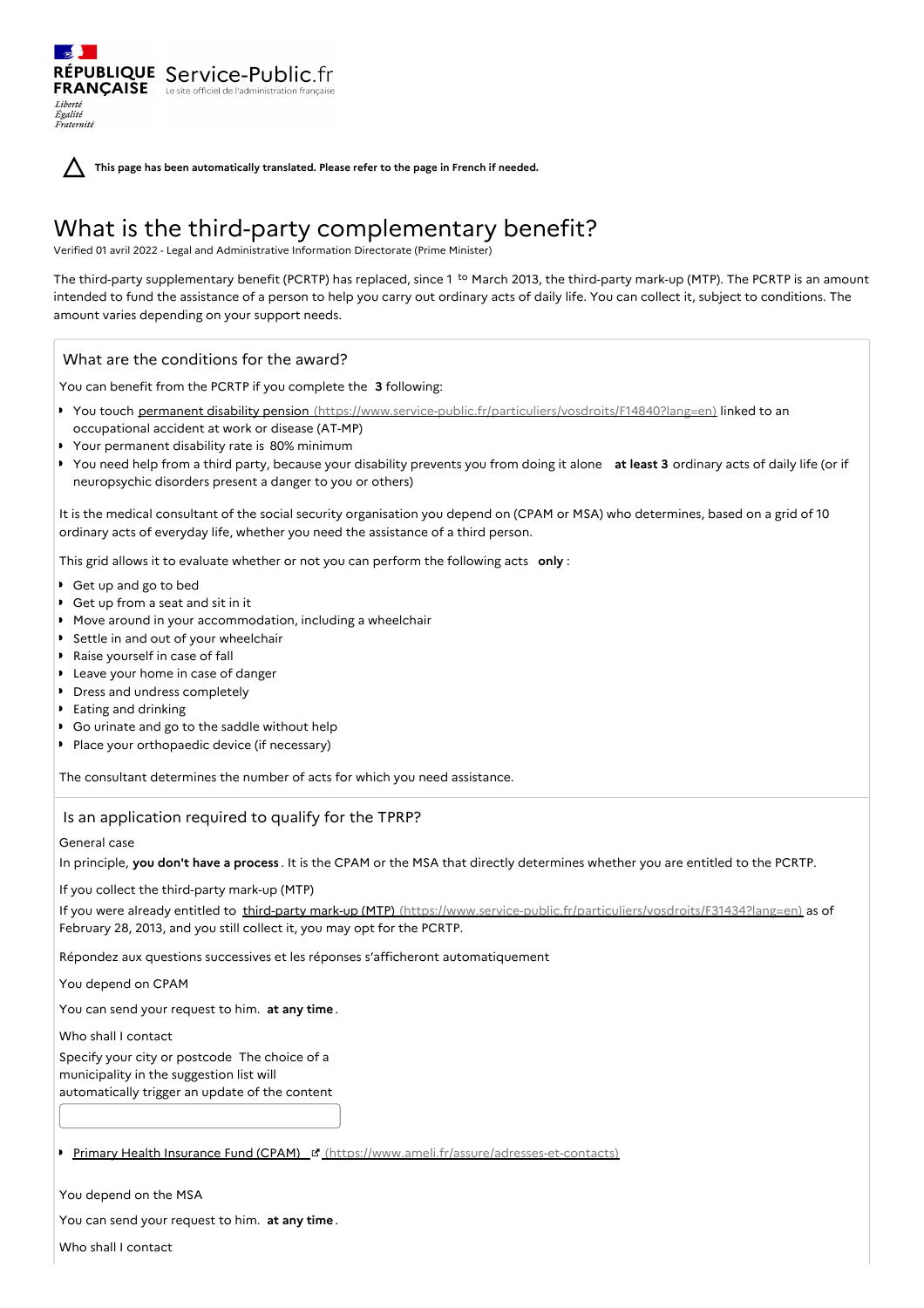**Agricultural Social Mutuality & [\(https://www.msa.fr/lfy/web/msa/contact/coordonnees-msa\)](https://www.msa.fr/lfy/web/msa/contact/coordonnees-msa)** 

Since the method of calculation of the PCRTP differs from that of the MTP, the CPAM or the MSA reserves its decision on the basis of the amounts obtained, under the following conditions:

- If the amount of the TPP to which you are entitled is less than or equal to the amount of the TPM you collect, you retain the TPM.
- If the calculated TPP amount is greater than the TPM, you collect the TPP instead of the TPM.

You can challenge your Social Security organisation's decision within a time limit **30 days from the date of receipt** .

The date of entitlement to PCRTP is  $1<sup>to</sup>$  day of the month in which the application is filed.

### What is the amount of the PCRTP?

The amount of your PCRTP will vary depending on the number of ordinary acts of daily life that you cannot perform alone, under the following conditions:

Amount of additional benefit paid according to your support needs

| Number of acts requiring the assistance of a third party                                    | Supplementary benefit amount |
|---------------------------------------------------------------------------------------------|------------------------------|
| 3 or 4                                                                                      | 573.31                       |
| $5$ or $6$                                                                                  | 1,146.64                     |
| At least 7 (or in case of neuropsychic disorders that present a danger to you or to others) | 1,719.99                     |

## Payment: what are the rules?

Date of 1st instalment

The 1st PPRP payment takes effect as follows:

- On the same date as the annuity (if allocated simultaneously)
- On the date of review of the annuity (when it is awarded on the occasion of a change in your permanent disability rate)
- From the day on which the victim's doctor determines that he is unable to perform the ordinary acts of life
- On the date of filing of the claim, if the incapacity is found by the medical consultant, without prior examination by the victim's doctor

If the PCRTP is due during the month, its amount is prorated.

The PCRTP is paid by CPAM.

#### Change Amount

If the number of acts you cannot perform alone increases or decreases, the TPRP can be revised downward or upward.

In the event of a decrease, the new amount of the benefit shall take effect from 1<sup>to</sup> day of the month following the month in which you were informed of this decision (by any means necessary to determine the date of receipt of the notification from the credit union).

In the event of an increase, the new amount of the benefit takes effect on one of the following dates:

- $\bullet$  On the date of notification of the revised pension
- After your doctor's observation of the increase in need in third person, on the date of the medical certificate
- After review by the Consultant, on the date of filing of the application for an increase in the PCRTP

#### Suspension

If you are hospitalised, your PRPP is paid until the last day of calendar following the one in which you were hospitalised. Payment of the benefit is suspended until the date of discharge from the hospital.

#### Payment End Date

If you no longer meet the conditions of assignment, your TPP is no longer paid as of 1<sup>to</sup> day of the month following the month in which you are informed of this decision.